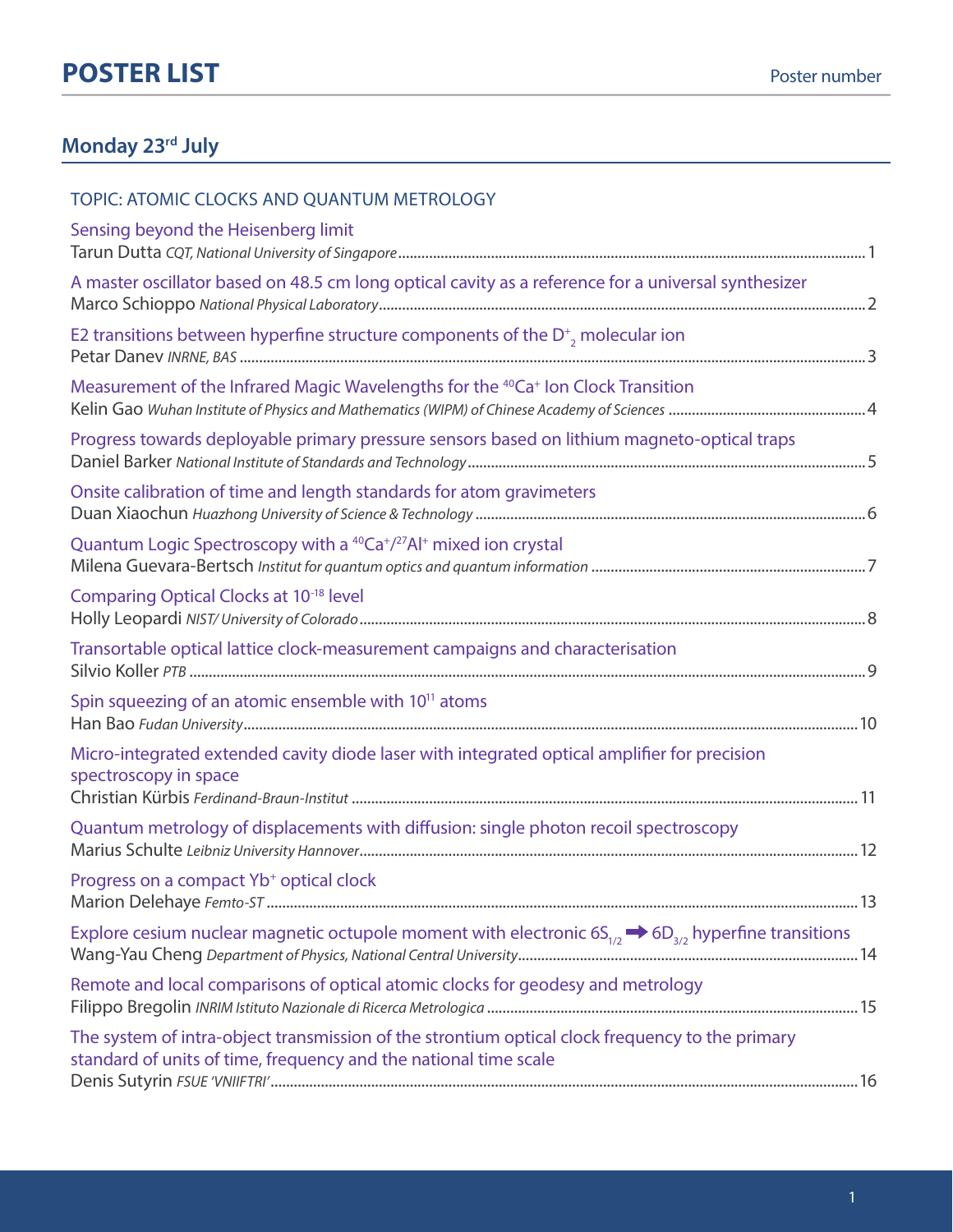| Development of optical clock modules for the creation of a portable optical frequency clock on ytterbium<br>atoms |  |
|-------------------------------------------------------------------------------------------------------------------|--|
|                                                                                                                   |  |
| Cryogenic multi-path cavity made of monocrystalline silicon                                                       |  |
| An optical frequency comb stabilized to an optical lattice clock laser through optical fiber networks             |  |
| Weak measurement correlation spectroscopy for magnetic field sensing                                              |  |
| Theory of the high-quality magneto-optical resonances observed in a buffer-gas-filled vapour cell                 |  |
| High-sensitive all-optical magnetometer for nuclear magnetic resonance gyroscope                                  |  |
| A mercury optical lattice clock                                                                                   |  |
| Sideband cooling and transport of cold ytterbium atoms in a one-dimensional optical lattice                       |  |

### TOPIC: COLD MOLECULES

| Ultracold Triplet Ground State <sup>23</sup> Na <sup>6</sup> Li Molecules                                                   |  |
|-----------------------------------------------------------------------------------------------------------------------------|--|
| Two interacting molecules in a one-dimensional harmonic trap                                                                |  |
| Fermi degeneracy and evaporation in a gas of reactive polar molecules                                                       |  |
| Direct measurement of branching ratios, and progress towards laser cooling of barium monohydride                            |  |
| Interactions of benzene, naphthalene, and azulene with alkali-metal and alkaline-earth-metal atoms for<br>ultracold studies |  |
| Isotopic shift of atom-dimer Efimov resonances in K-Rb mixtures                                                             |  |
| Two-photon spectroscopy of ultracold dipolar <sup>6</sup> Li - <sup>40</sup> K molecules                                    |  |
| Testing the parity symmetry in chiral molecules using vibrational spectroscopy                                              |  |
| Towards laser cooling of AIF molecules                                                                                      |  |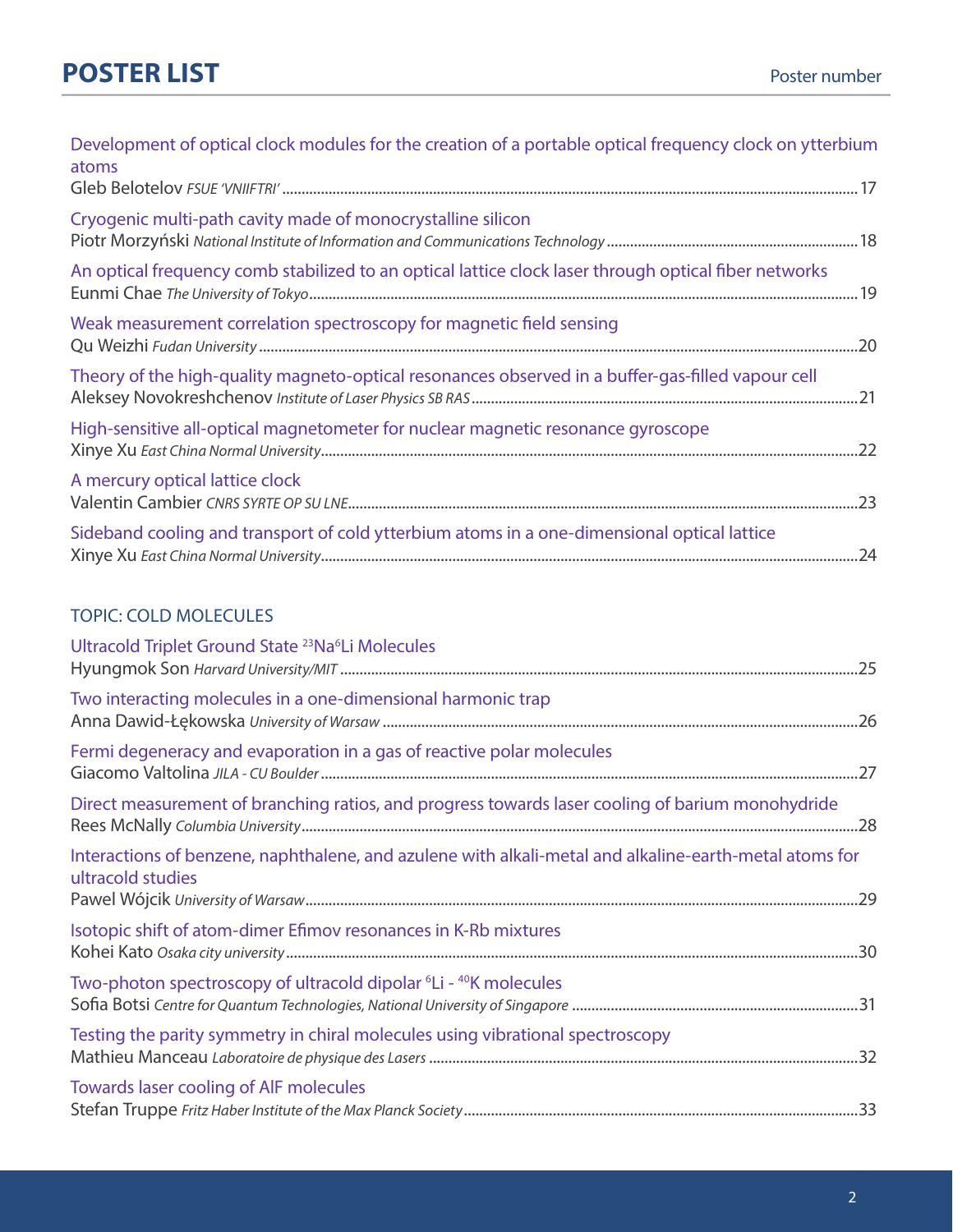| Ultracold Lithium for Sympathetically Cooling Polar Molecules                                              |  |
|------------------------------------------------------------------------------------------------------------|--|
| Collision studies of slow, cold polyatomic molecules                                                       |  |
| Long Coherence Times in Trapped RbCs                                                                       |  |
| Magic-Wavelength Molecular Clock and Ultracold Chemistry With Lattice-Trapped Molecules                    |  |
| Photoassociation and photoionization in a two-species Rb-Hg MOT                                            |  |
| Towards quantum simulations with ultracold KCs molecules                                                   |  |
| Towards ground state CsYb molecules                                                                        |  |
| The DESIREE storage ring                                                                                   |  |
| Atom-molecule coherence in heteronuclear Yb-Li                                                             |  |
| Towards trapping of a single molecule in an optical tweezer                                                |  |
| Ultracold YbF molecules for measuring the electron's electric dipole moment                                |  |
| Control of atom-ion reactions at low temperatures                                                          |  |
| Optical transport of ultracold atoms for the production of groundstate RbYb                                |  |
| Theoretical description of photodissociation of ultracold diatomic molecules                               |  |
| Towards Magneto-Optical Trapping of Polyatomic Molecules                                                   |  |
| <b>Laser Cooling of Optically Trapped Molecules</b>                                                        |  |
| Order of Magnitude increased sensitivity to the electron electric dipole moment                            |  |
| Is laser cooling without spontaneous emission possible?                                                    |  |
| Coherent control of ultracold ground-state <sup>87</sup> Rb <sup>133</sup> Cs molecules in an optical trap |  |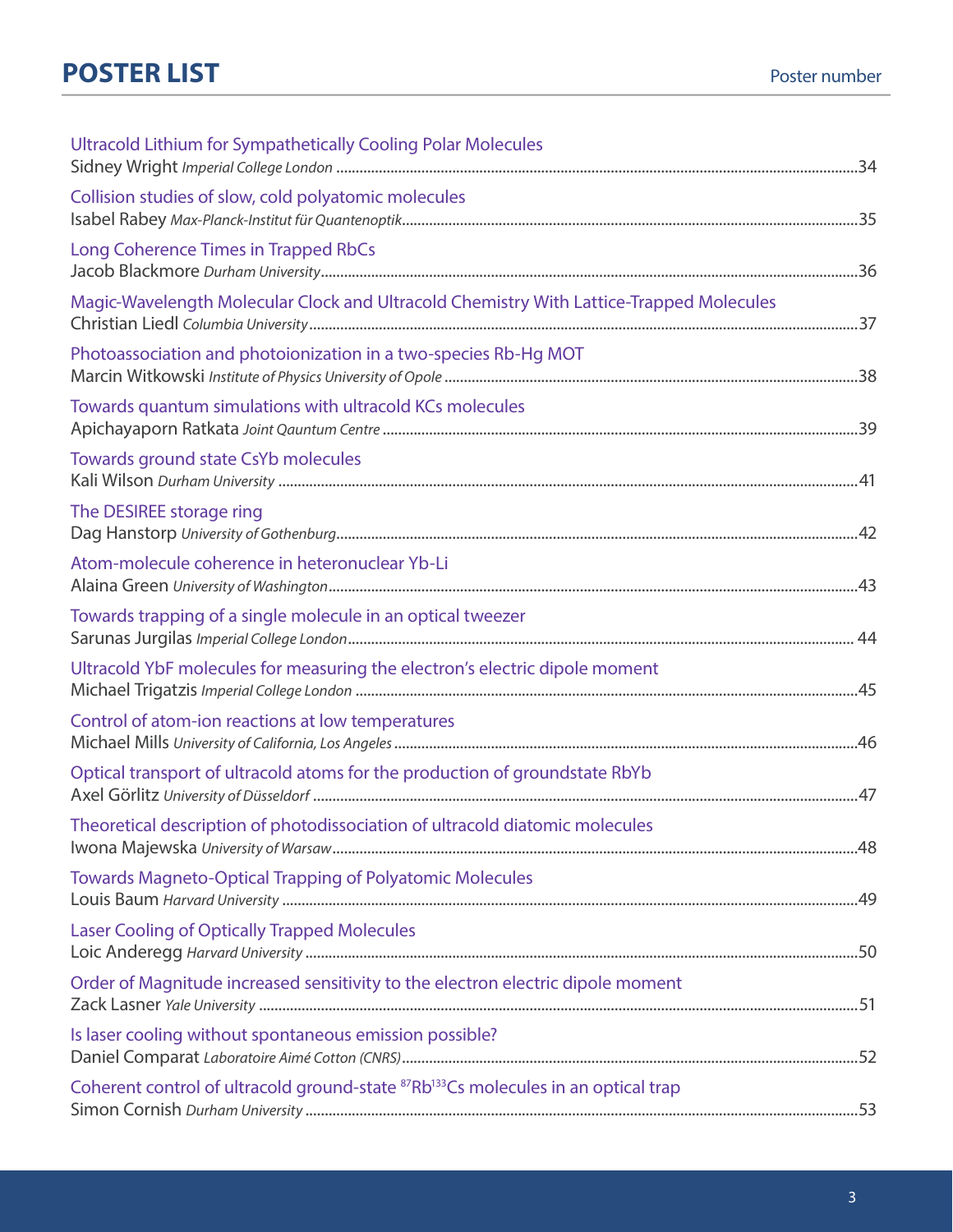# **POSTER LIST** POSTER POSTER **POSTER**

| Prospects for formation of ultracold RbSr molecules : Novel implementation of an optical Feshbach<br>resonance |  |
|----------------------------------------------------------------------------------------------------------------|--|
| State selection, magnetic trapping and coherent control of laser-cooled molecules                              |  |
| Electronic excitation-exchange and spin-orbit coupling in ultracold ion-atom collisions                        |  |
|                                                                                                                |  |
| Optical clock spectroscopy in weakly bound molecules                                                           |  |
| <b>Menagerie of MOTs</b>                                                                                       |  |
| <b>Towards Direct Laser Cooling of Barium Monofluoride</b>                                                     |  |

### TOPIC: FUNDAMENTAL TESTS ANS QUANTUM MEASUREMENTS

| Quantitative optical spectroscopy of alkali-metal vapour in DC magnetic fields up to 0.4 T                                  |
|-----------------------------------------------------------------------------------------------------------------------------|
| Laser Induced Fluorescence and Optogalvanic Spectroscopy applied to find the magnetic splitting of<br>energy levels of La I |
| Towards a high-density squeezed-light magnetometer                                                                          |
| Continuum contributions to the atomic electric dipole moments                                                               |
| Progress towards parity violation measurements in dysprosium                                                                |
| In-beam hyperfine spectroscopy of hydrogen and antihydrogen                                                                 |
| Towards Ramsey-Comb Spectroscopy of the 1S-2S Transition in Helium lons                                                     |
| A 10-nT level magnetic shielding for the 10-m long-baseline atom interferometer                                             |
| Experimental upgrades to measure the electron's electric dipole moment using YbF molecules                                  |
| Towards precision spectroscopy of the 2S-6P transition in atomic hydrogen                                                   |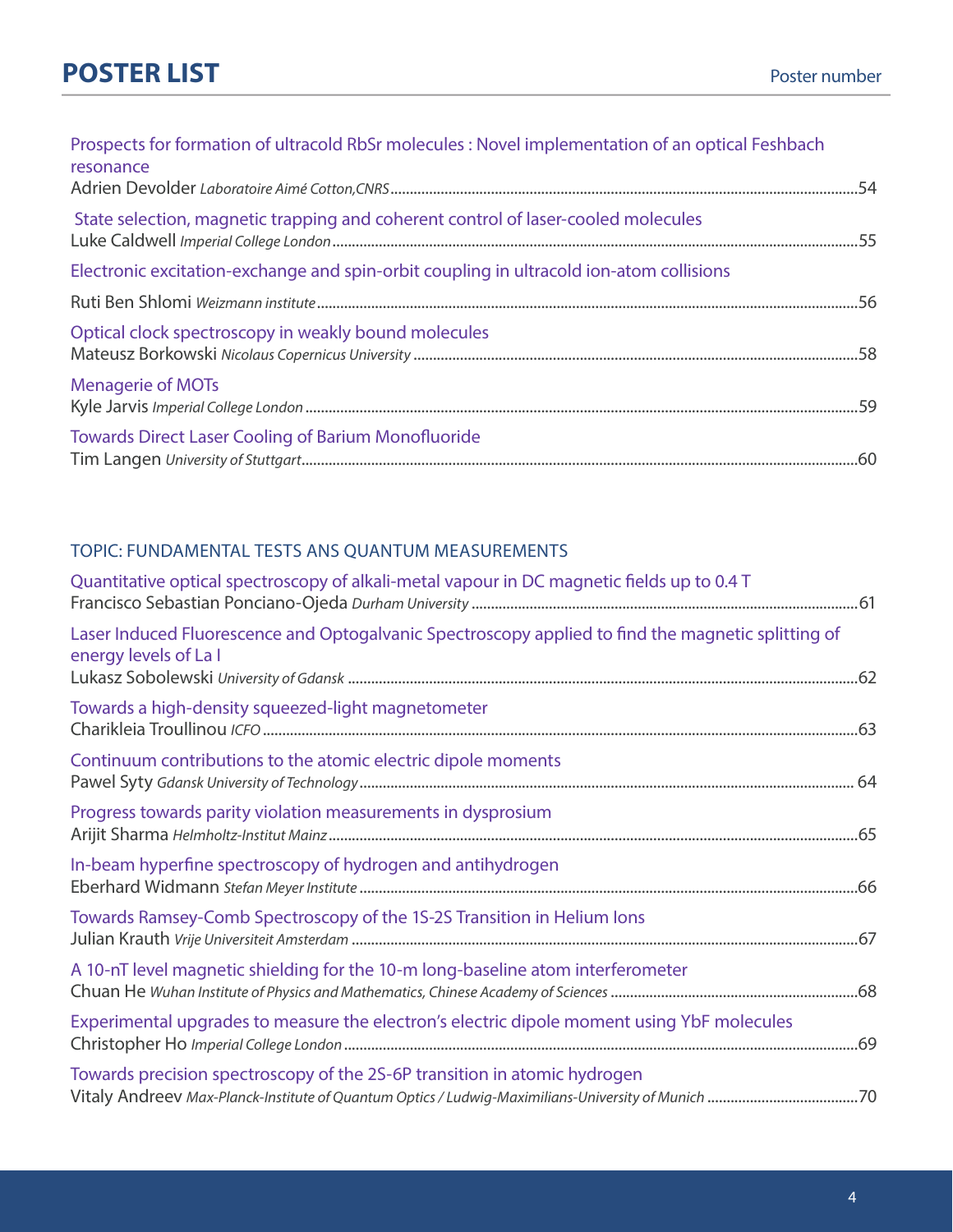| Search for a violation of the Pauli Exclusion Principle with electrons in the LNGS underground laboratory |
|-----------------------------------------------------------------------------------------------------------|
|                                                                                                           |
|                                                                                                           |
|                                                                                                           |
|                                                                                                           |
|                                                                                                           |
|                                                                                                           |
|                                                                                                           |
|                                                                                                           |
|                                                                                                           |
|                                                                                                           |
|                                                                                                           |
|                                                                                                           |
|                                                                                                           |
|                                                                                                           |
|                                                                                                           |
|                                                                                                           |
|                                                                                                           |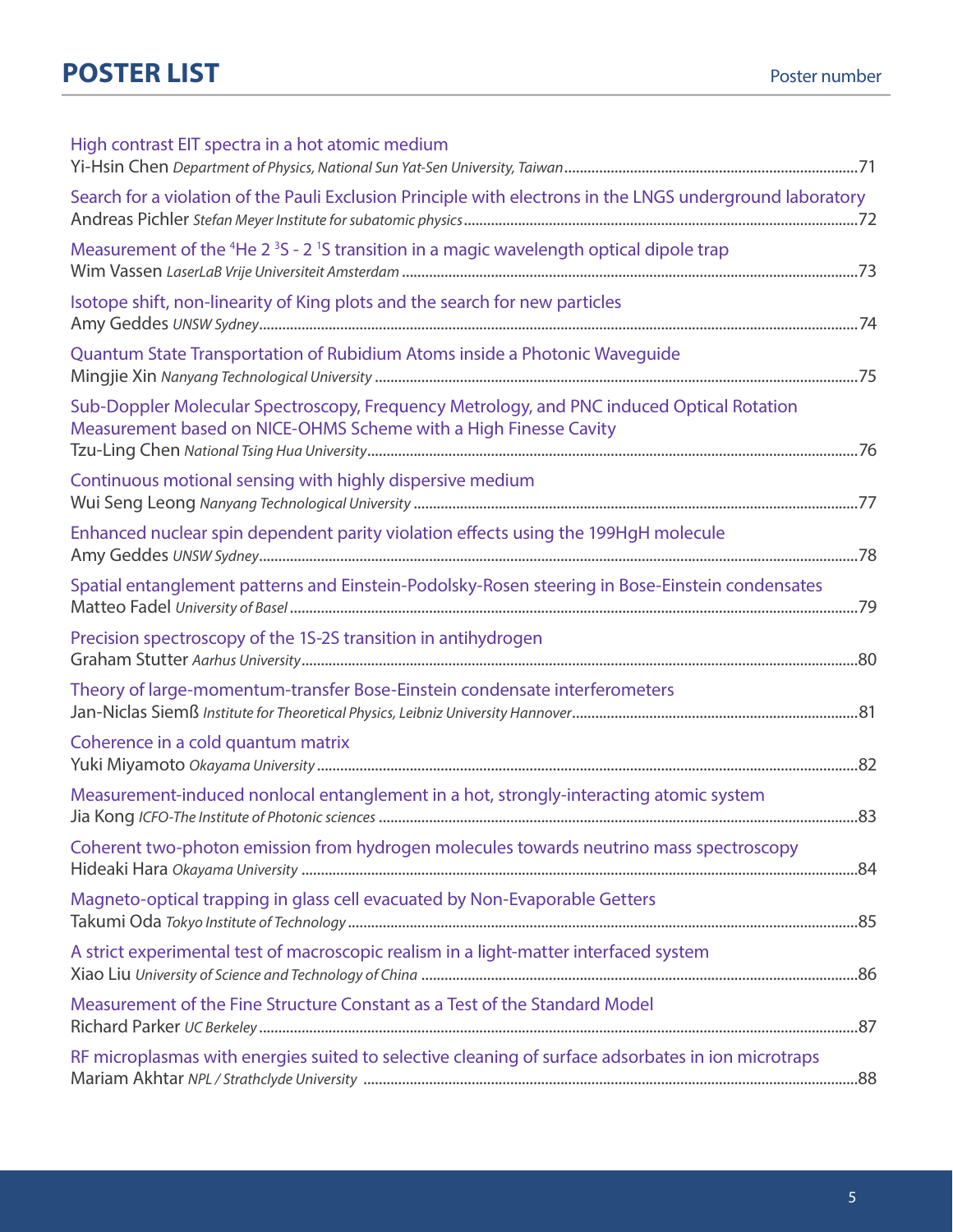| <b>Current Status of the JILA eEDM Experiment</b>                                                                                           |  |
|---------------------------------------------------------------------------------------------------------------------------------------------|--|
|                                                                                                                                             |  |
| Initial progress of high precision measurement of time-reversal symmetry violation in Thallium nucleus                                      |  |
| Comparative study of mechanical and structure properties of geopolymer matrices incorporated by nano-<br>silica, nano-alumina and nano-zinc |  |
|                                                                                                                                             |  |

### TOPIC: OTHERS

| <b>International Union of Pure and Applied Physics</b>                                         |  |
|------------------------------------------------------------------------------------------------|--|
| Quantum sensing with laser-cooled atoms: from an experiment to a product                       |  |
| The non-exactness of SWKB for additive SI potentials                                           |  |
| Shortcuts to Adiabaticity Assisted by Counterdiabatic Born-Oppenheimer Dynamics                |  |
| Quenching interatomic Coulombic decay width by screening effect                                |  |
| High coherence superconducting artificial atom                                                 |  |
| High-efficiency cold-atom transport into a waveguide trap                                      |  |
| Optical pumping of <sup>87</sup> Rb atoms with Xe and high-pressure buffer gas in a cubic cell |  |
| Local rectification of heat flux                                                               |  |
| Absorption Spectroscopy of Thallium forbidden transition with Amplitude- and Phase-Modulation  |  |
| Phase Locked Atomic Interferometers for Gravity Gradiometry                                    |  |
| Monitoring Ultra Cold Gases in Situ and in Real Time by Ionization Sampling                    |  |
| Strong Optical Forces on Atoms Using Adiabatic Rapid Passage                                   |  |
| Detecting universal properties of lattice models with entanglement Hamiltonians                |  |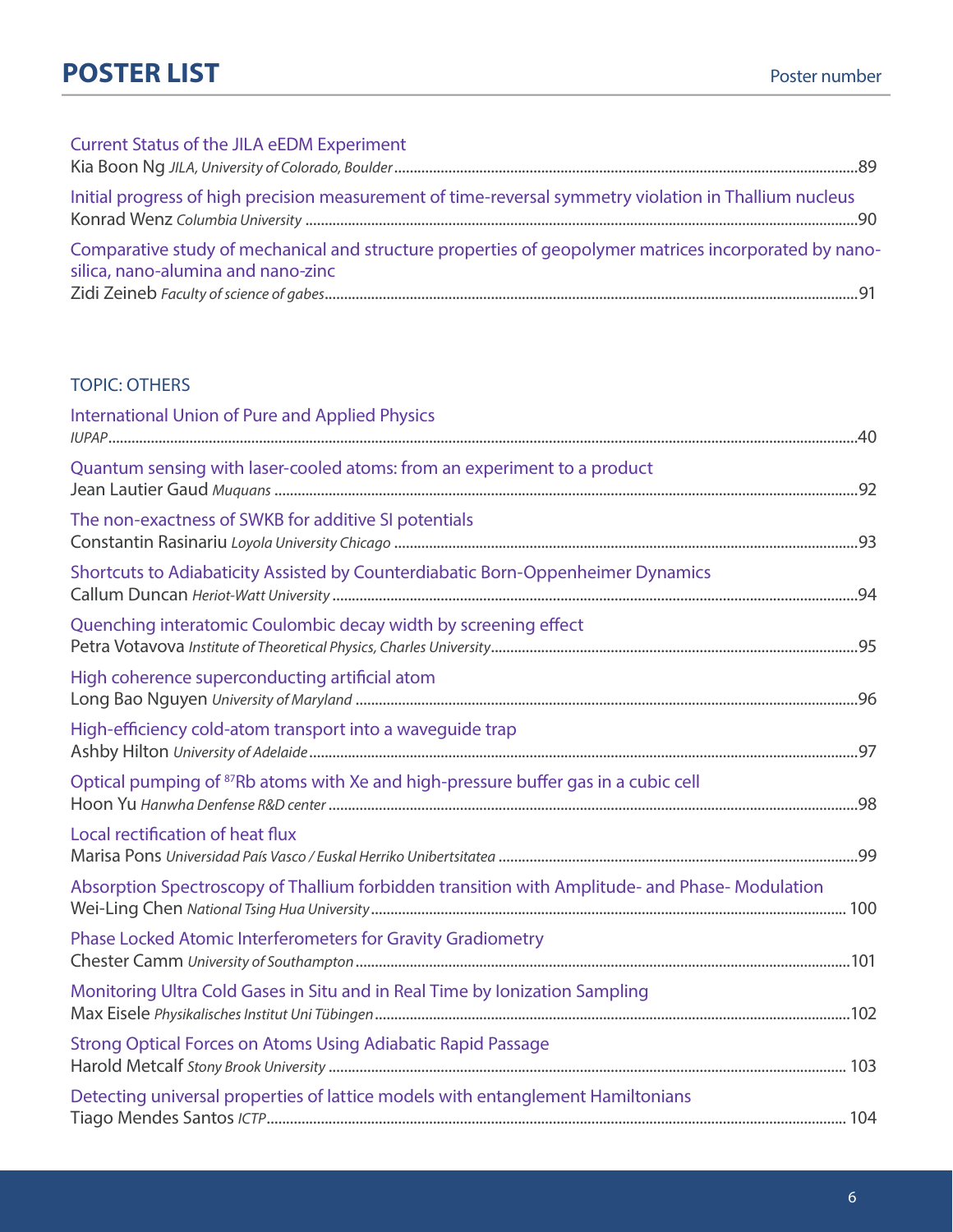| Ultracold atom-ion collisions in a laser-cooled <sup>6</sup> Li- <sup>40</sup> Ca <sup>+</sup> hybrid systmes                                                    |
|------------------------------------------------------------------------------------------------------------------------------------------------------------------|
| All-optical metastable excitation techniques for precision noble-gas radio-isotope ratiometry using atom-<br>trap trace analysis                                 |
| The Electron Anity of Thallium by Laser Photodetachment Threshold Spectroscopy                                                                                   |
| Entanglement preserving local thermalization                                                                                                                     |
|                                                                                                                                                                  |
| Novel quantum technologies based on atomic vapour cells                                                                                                          |
| Loss-rate measurement in a magneto-optical trap for metastable europium                                                                                          |
| Production and study of new neutron rich isotopes of heavy atoms                                                                                                 |
| Spectroscopy of the $5p_{3/2} \rightarrow 6p_{1/2}$ electric dipole forbidden transition in atomic rubidium                                                      |
| Sub-Doppler saturated fluorescence spectroscopy of the $5_{s1/2} \rightarrow 6_{s3/2}$ transition in room temperature<br>rubidium atoms                          |
| Mirrorless optical parametric oscillator inside an all-optical waveguide                                                                                         |
| Sushree Subhadarshinee Sahoo National Institute of Science Education and Research, Bhubaneswar  115                                                              |
| Plasma environment effects on the decay properties of atomic K-vacancy states belonging to the oxygen<br>and iron isonuclear sequences of astrophysical interest |
| HFR+CPOL and MCDHF oscillator strengths of strong electric dipole (E1) lines of U <sup>+</sup> of interest in<br>cosmochronology                                 |
| The Roentgen-term and related gems in atom-light interaction                                                                                                     |
| Holographically controlled 3D atomic population structures                                                                                                       |
| Phonons dispersion curves of dielectric materials<br>Said Talbaoui University sultane moulay slimane, Faculty of sciences and techniques, benimellal Morocco120  |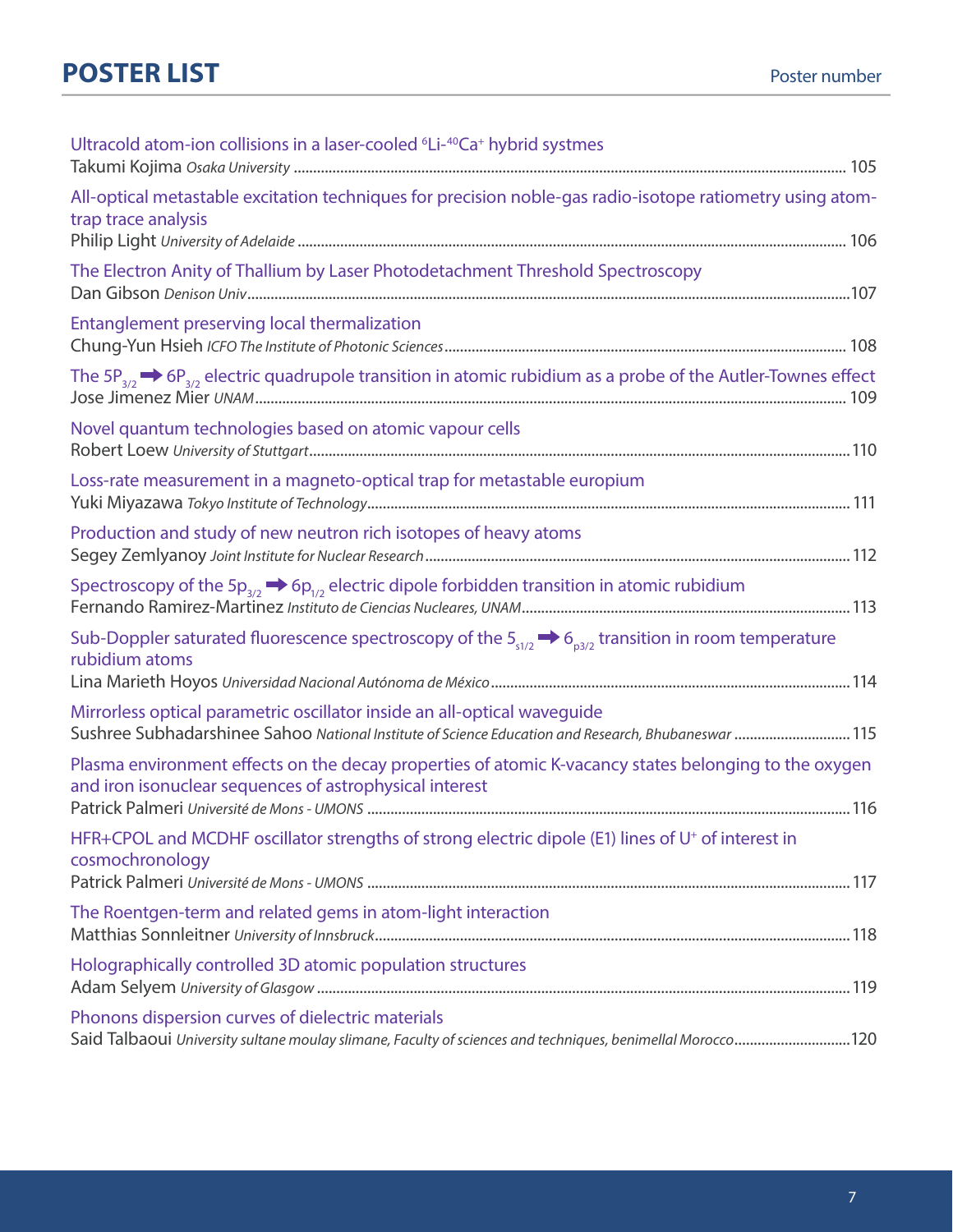### TOPIC: QUANTUM COMPUTATION AND COMMUNICATION

| Realization of a T <sup>3</sup> Matter-Wave Interferometer on an Atom Chip |  |
|----------------------------------------------------------------------------|--|
|                                                                            |  |

#### TOPIC: QUANTUM GASES

| Interacting bosonic atoms in triangular lattices with varying geometry                                       |  |
|--------------------------------------------------------------------------------------------------------------|--|
| Realization of a fractional period adiabatic superlattice                                                    |  |
| Optical visibility and core structure of vortex filaments in a three-dimensional bosonic superfluid          |  |
| Non-classical spin states with ultracold dysprosium atoms                                                    |  |
| High Sensitivity Rf Spectroscopy of a Strongly-Interacting Fermi Gas                                         |  |
| <b>Experiment of Newton Cradle in One Dimensional Bose Gas</b>                                               |  |
| Atom loading into a modulated optical dipole trap under A-enhanced gray molasses cooling                     |  |
| Quantum reflection of ultracold atoms by a spherical surface                                                 |  |
| Roton in a many-body dipolar system                                                                          |  |
| Particle-Hole Character of Higgs and Goldstone Modes in Strongly Interacting Lattice Bosons                  |  |
| Fast rotating Bose gases in RF adiabatic potentials                                                          |  |
| Resummation of diagrammatic series with zero convergence radius for the unitary Fermi gas                    |  |
| Tunneling dynamics of a superfluid Bose-Fermi mixture in the Bose-Einstein-condensate-unitarity<br>crossover |  |
| <b>Laser Cooling at Resonance</b>                                                                            |  |
| Quantum dark solitons in 1D quantum gases                                                                    |  |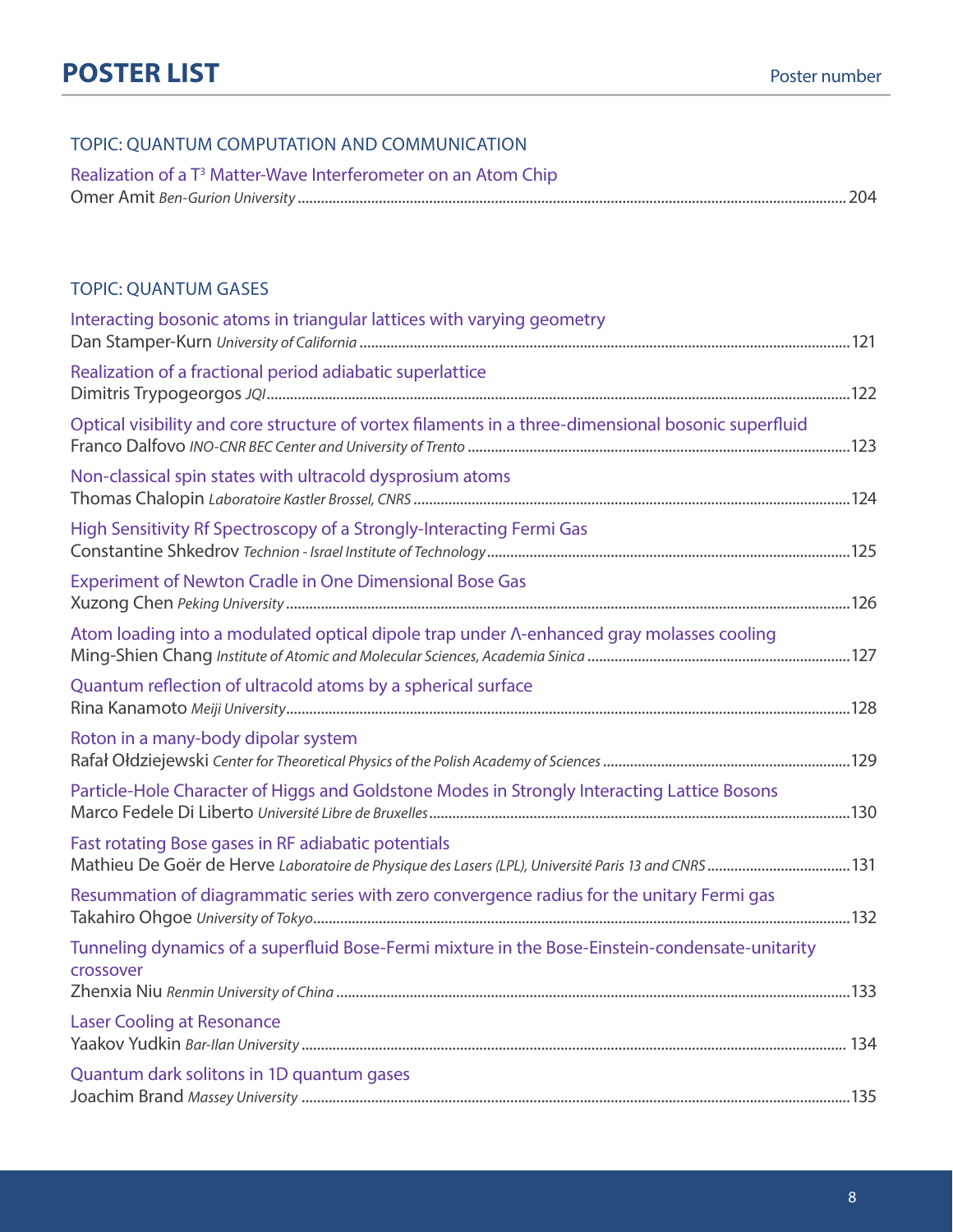| Excitation dynamics and dispersive shocks in spin-orbit-coupled Bose-Einstein condensates      |  |
|------------------------------------------------------------------------------------------------|--|
| Staggered fluxes for Bose-Hubbard model in two leg ladder configuration                        |  |
| Light scattering by cold interacting two-level atoms                                           |  |
| Droplet Phases in Dipolar and Rabi-Coupled Condensates                                         |  |
| Observation of the Higgs mode in a strongly interacting fermionic superfluid                   |  |
| Local control of transport in an atomic quantum wire                                           |  |
| Evolution of Few-Body Correlations in Bose Gases Quenched to Unitarity                         |  |
| Multi-second magnetic coherence in a single domain spinor Bose-Einstein condensate             |  |
| Fermionic properties of two interacting bosons in a two-dimensional harmonic trap              |  |
| Non-linear resonnances in <sup>23</sup> Na spinor condensates                                  |  |
| Extended Bose-Hubbard Model with dipolar and contact interactions                              |  |
| Low-momentum Bragg Spectroscopy of a Unitary Fermi Gas                                         |  |
| Observation of a dynamical sliding phase superfluid with P-band bosons                         |  |
| <b>Quantum Bose-Fermi droplets</b>                                                             |  |
| Physics of ultracold Yb- <sup>6</sup> Li and Yb- <sup>7</sup> Li mixtures                      |  |
| Single-particle properties and effective range corrections in a strongly interacting Fermi gas |  |
| Effect of a magnetic field on molecule-solvent angular momentum transfer                       |  |
| Portable and flexible cold atom experiments                                                    |  |
| Temperature dependence of the Bose polaron in a Bose-Einstein condensate                       |  |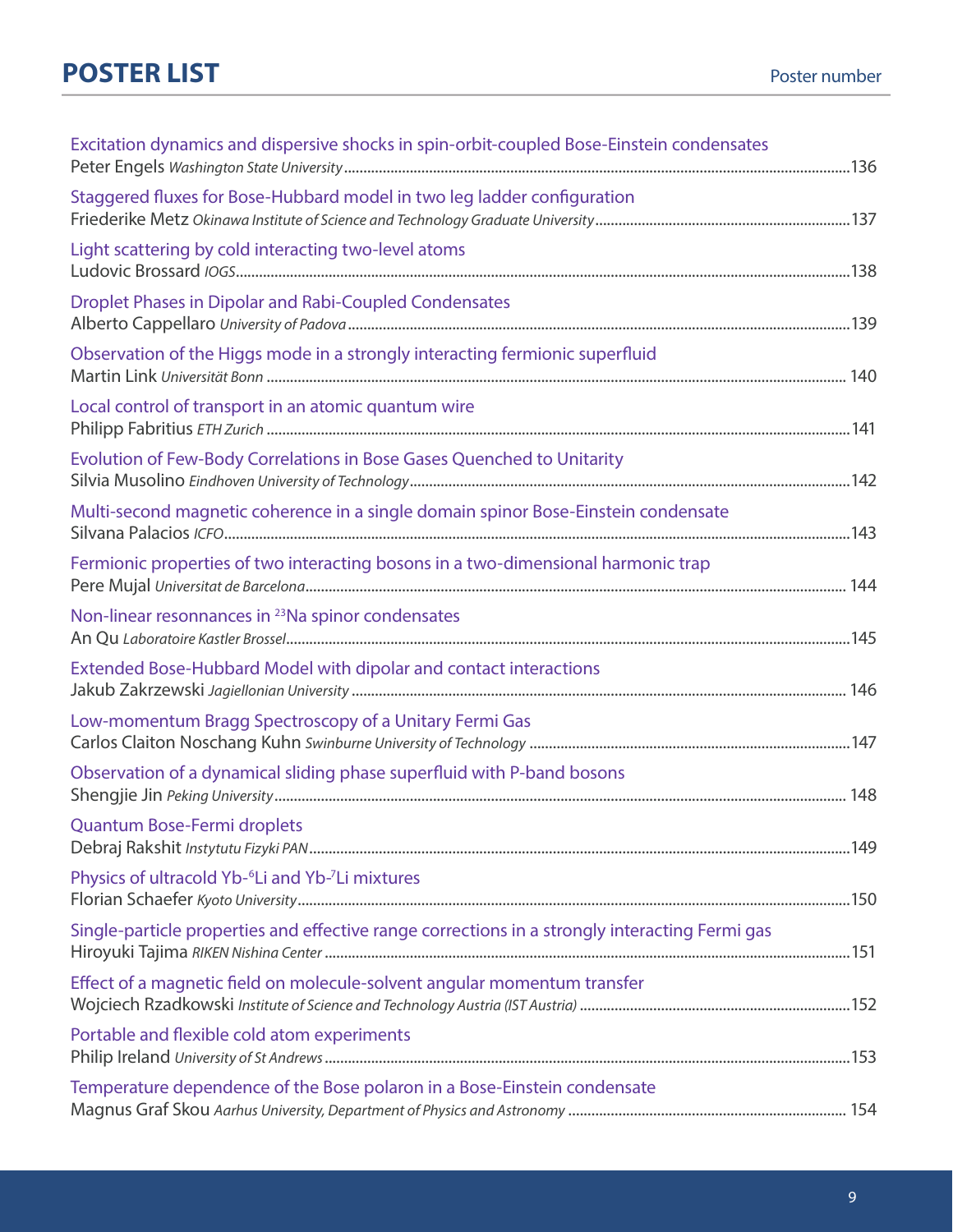| Superfluid flow of an annular Bose gas                                                                                                                                                                      |  |
|-------------------------------------------------------------------------------------------------------------------------------------------------------------------------------------------------------------|--|
| Real and imaginary part of conductivity of strongly interacting bosons in optical lattices<br>Barbara Grygiel Institute of Low Temperature and Structure Research, Polish Academy of Sciences in Wroclaw156 |  |
| Pinning Transition of Bose-Einstein Condensates in Optical Ring Resonators                                                                                                                                  |  |
| Radiofrequency-Dressed Adiabatic Potentials to Observe Thermalisation of Two-Dimensional Quantum<br>Gases                                                                                                   |  |
| 2D fermionic dipoles at $T = 0$                                                                                                                                                                             |  |
| Variable potentials for thermalized light and coupled condensates                                                                                                                                           |  |
| Induced transitions in the attractive Bose-Hubbard model                                                                                                                                                    |  |
| Measurements with cold thulium atoms in optical dipole trap.                                                                                                                                                |  |
| Quantum scale anomaly and spatial coherence in a 2D Fermi superfluid                                                                                                                                        |  |
| Spinor gases of fermionic erbium atoms                                                                                                                                                                      |  |
| Progress on the research on prototype of Cold Atom Physics Rack for the Chinese Space Station                                                                                                               |  |
| Pair condensation theory for systems of trapped cold fermionic atoms                                                                                                                                        |  |
| <b>Bose-Einstein Condensates with Rotating Dipole Moments</b>                                                                                                                                               |  |
| Further Cooling of Alkali Atomic Gas in "micro-gravity" on earth                                                                                                                                            |  |
| <b>Grassmann Phase Space Theory for Fermions</b>                                                                                                                                                            |  |
| Flat-band ferromagnetism of SU(N) Hubbard model on Tasaki lattice                                                                                                                                           |  |
| <b>Entanglement and squeezing for two Bose Polarons</b>                                                                                                                                                     |  |
| Design of an ultra-cold atom setup in microgravity                                                                                                                                                          |  |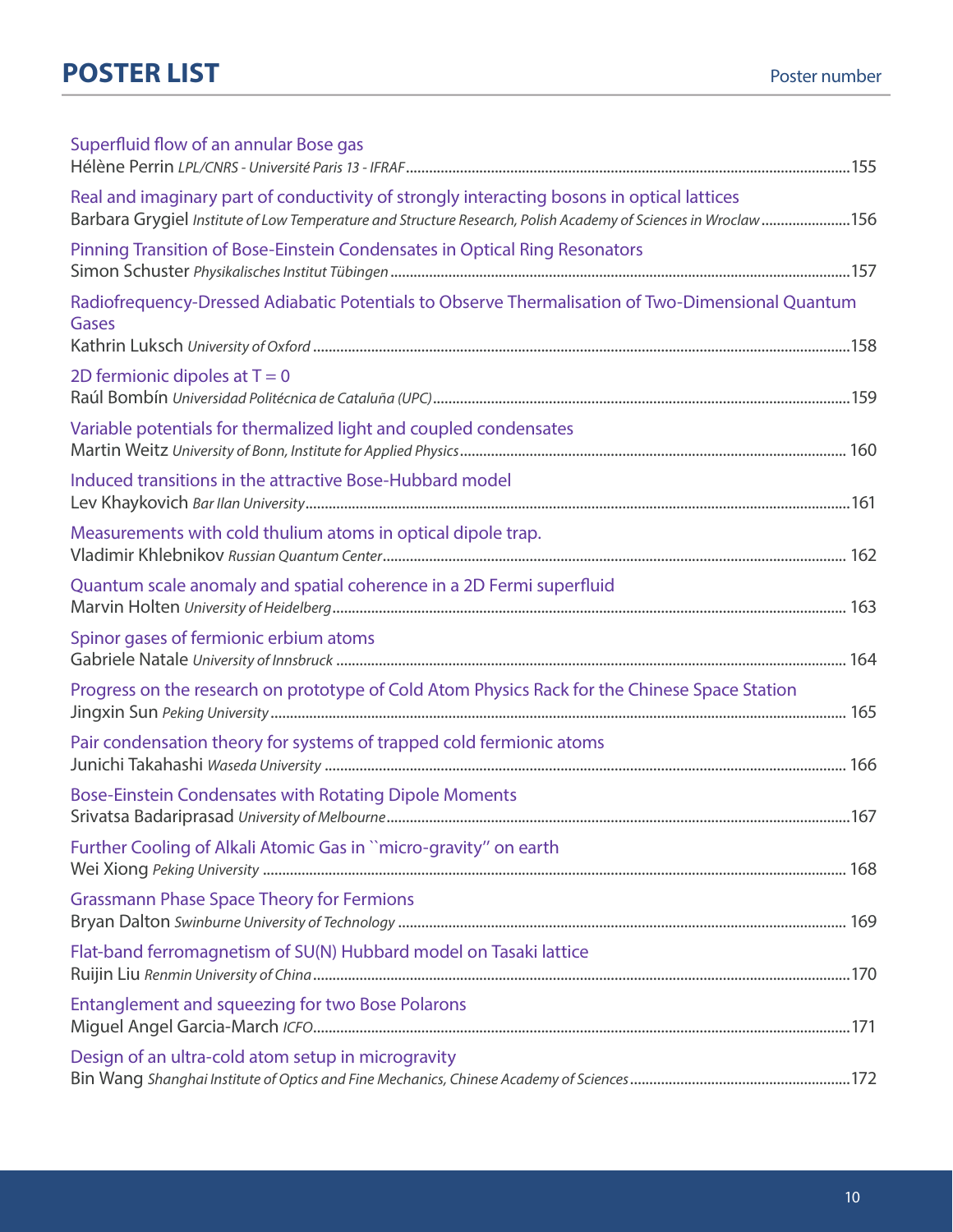| Prospects of reaching the quantum regime in Li/Yb <sup>+</sup>                                             |  |
|------------------------------------------------------------------------------------------------------------|--|
| Quantum Criticality and Tomonaga-Luttinger Liquid in One-dimensional Bose Gases                            |  |
| Collisional cooling of trapped ions with ultracold atoms                                                   |  |
| Frequency comb cooling of atoms                                                                            |  |
| Correlations of few-body quantum systems in position and momentum space                                    |  |
| Dysprosium dipolar Bose-Einstein condensate with broad Feshbach resonances                                 |  |
| Topological edge states and Aharanov-Bohm caging with ultracold atoms carrying orbital angular<br>momentum |  |
| Dynamical formation of the Bose polaron through impurity-bath decoherence                                  |  |
| Quantum probe spectroscopy for cold atomic systems                                                         |  |
| Ultracold atoms in an optical kagome lattice                                                               |  |
| Observation of Roton Mode Population in a Dipolar Quantum Gas                                              |  |
| Controlling Spin Exchange of Single Impurities in a Bose-Einstein Condensate                               |  |
| Experimental realization of driven interacting many-body systems                                           |  |
| <b>Full-Contrast Fermionic Hanbury Brown-Twiss Interference</b>                                            |  |
| One-dimensional ultradilute quantum liquids                                                                |  |
| Selective inter-band transition by pulse sequences in 1D bichromatic Bose lattices                         |  |
| Spin current in spin-orbit coupling Bose-Fermi mixture                                                     |  |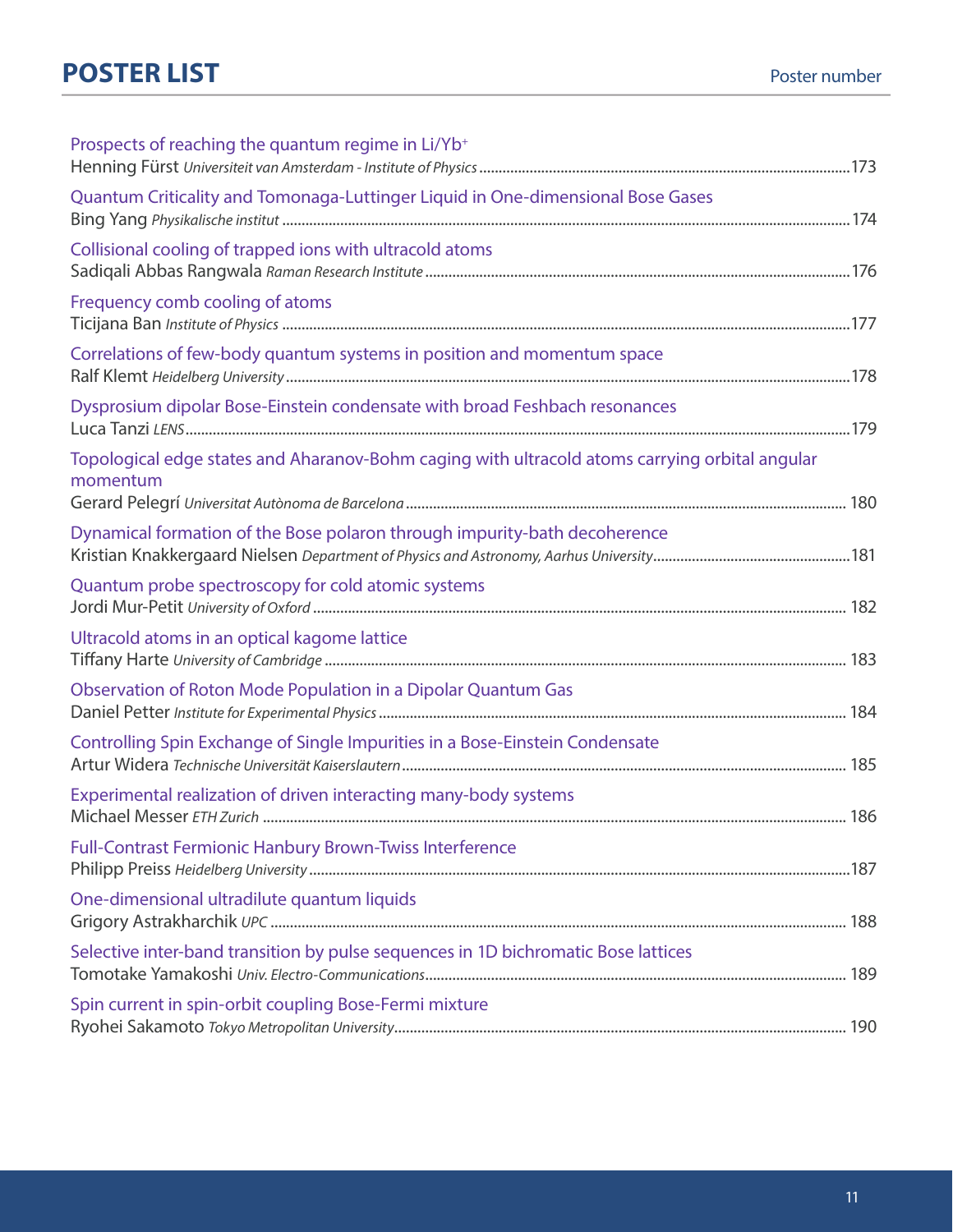### TOPIC: QUANTUM OPTICS ANS QUANTUM NANOPHOTONICS

| Ultralow mechanical dissipation for quantum optomechanics                                                                                                                                                        |  |
|------------------------------------------------------------------------------------------------------------------------------------------------------------------------------------------------------------------|--|
| Morphology-dependent thermal radiation from micron- and submicron-sized dielectric particles                                                                                                                     |  |
| Storage of Single Photons Generated from Cavity-enhanced Spontaneous Parametric Down Conversion in<br><b>Cold Atomic Ensembles</b>                                                                               |  |
| Atom-chip interferometry with Bose-Einstein condensates                                                                                                                                                          |  |
| Phase Sensitive Amplification Enabled by Coherent Population Trapping                                                                                                                                            |  |
| Repulsive photons in a quantum nonlinear medium                                                                                                                                                                  |  |
| Two-photon interferences with paired photons generation in a two-level atomic ensemble                                                                                                                           |  |
| Active temporal mode purification of quantum dots emission by quantum memory                                                                                                                                     |  |
| Quantum nondemolition measurement of mechanical motion quanta                                                                                                                                                    |  |
| <b>Exploring Two Photon Processes Mediated by an Atom</b>                                                                                                                                                        |  |
| 1D Atomic Lattices For Atom-Photon Physics                                                                                                                                                                       |  |
| Deterministic quantum entanglement among three distant atomic ensembles                                                                                                                                          |  |
| Four-wave-mixing and entanglement of spatially separated light                                                                                                                                                   |  |
| <b>Statistics of Atom Pair Production by Four Wave Mixing</b>                                                                                                                                                    |  |
| Photons in the presence of parabolic mirrors                                                                                                                                                                     |  |
| Optical nanoantennas for light - matter coupling through parallel multipolar mechanisms<br>Piotr Gładysz Institute of Physics, Faculty of Physics, Astronomy and Informatics, Nicolaus Copernicus University 208 |  |
| Interaction of an asymmetric two-level quantum system with light<br>Piotr Gładysz Institute of Physics, Faculty of Physics, Astronomy and Informatics, Nicolaus Copernicus University 209                        |  |
| Fast, noise-free memory for photon synchronization at room temperature                                                                                                                                           |  |